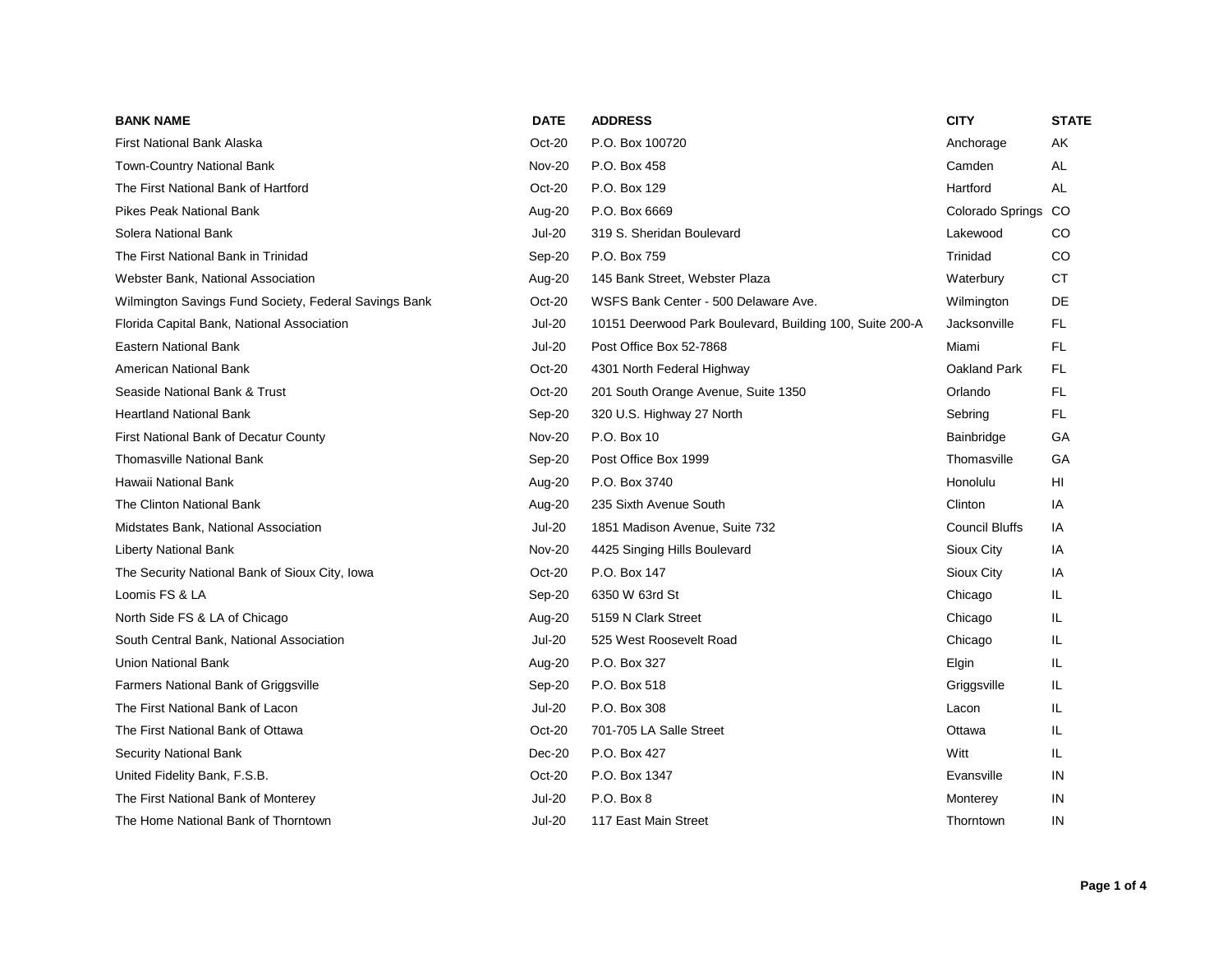| <b>BANK NAME</b>                           | <b>DATE</b>   | <b>ADDRESS</b>                                | <b>CITY</b>      | <b>STATE</b> |
|--------------------------------------------|---------------|-----------------------------------------------|------------------|--------------|
| <b>Community National Bank &amp; Trust</b> | Oct-20        | Box 628                                       | Chanute          | KS           |
| Argentine Federal Savings                  | <b>Jul-20</b> | P.O. Box 6269                                 | Kansas City      | KS           |
| Sunflower Bank, National Association       | Aug-20        | P.O. Box 800                                  | Salina           | KS           |
| Capitol Federal Savings Bank               | Oct-20        | P.O. Box 3505                                 | Topeka           | KS           |
| <b>Fidelity Bank, National Association</b> | Oct-20        | 100 East English Street                       | Wichita          | KS           |
| <b>First National Bank</b>                 | <b>Jul-20</b> | P.O. Box 149                                  | Arcadia          | LA           |
| Heritage Bank of St. Tammany               | <b>Jul-20</b> | 205 North Columbia Street                     | Covington        | LA           |
| Mutual Savings and Loan Association        | <b>Jul-20</b> | 2900 Clearview Parkway                        | Metairie         | LA           |
| Century Next Bank                          | Oct-20        | P.O. Box 949                                  | Ruston           | LA           |
| Santander Bank, National Association       | Oct-20        | 75 State Street                               | <b>Boston</b>    | MA           |
| Rosedale FS & LA                           | <b>Jul-20</b> | 9616 Belair Road                              | <b>Baltimore</b> | MD           |
| Presidential Bank, FSB                     | Oct-20        | 4600 East West Highway, Suite 415             | Bethesda         | <b>MD</b>    |
| First National Bank of Michigan            | <b>Nov-20</b> | 348 West Michigan Avenue                      | Kalamazoo        | MI           |
| Flagstar Bank, FSB                         | <b>Nov-20</b> | 5151 Corporate Drive                          | Troy             | MI           |
| <b>Riverwood Bank</b>                      | $Oct-20$      | 14091 Baxter Drive, Suite 201A, P.O. Box 2947 | Baxter           | ΜN           |
| Northwestern Bank, National Association    | Aug-20        | P.O. Box 10                                   | <b>Dilworth</b>  | MN           |
| The First National Bank of Fairfax         | Aug-20        | P.O. Box 200                                  | Fairfax          | ΜN           |
| <b>Falcon National Bank</b>                | <b>Jul-20</b> | 183 Cedar Drive                               | Foley            | MN           |
| The First National Bank of Henning         | Sep-20        | P.O. Box 96                                   | Henning          | ΜN           |
| Neighborhood National Bank                 | Sep-20        | P.O. Box 88                                   | Mora             | ΜN           |
| <b>Woodlands National Bank</b>             | Sep-20        | P.O. Box B                                    | Onamia           | MN           |
| <b>Think Mutual Bank</b>                   | <b>Jul-20</b> | 5200 Members Parkway, NW                      | Rochester        | ΜN           |
| Minnesota National Bank                    | Sep-20        | 131 12th Street South                         | Sauk Centre      | ΜN           |
| The First National Bank at St. James       | Oct-20        | P.O. Box 270                                  | St. James        | ΜN           |
| Sunrise Banks, National Association        | <b>Jul-20</b> | 200 University Avenue West                    | St. Paul         | ΜN           |
| First National Bank Minnesota              | Oct-20        | 226 West Nassau Street                        | St. Peter        | ΜN           |
| North American SB, FSB                     | <b>Jul-20</b> | 12498 S Us Highway 71                         | Grandview        | <b>MO</b>    |
| <b>Pike National Bank</b>                  | <b>Jul-20</b> | P.O. Box 1666                                 | Mc Comb          | MS           |
| Ramsey National Bank                       | Aug-20        | 300 4th Street                                | Devils Lake      | <b>ND</b>    |
| Home FS&LA of Grand Island                 | <b>Jul-20</b> | P.O. Box 1009                                 | Grand Island     | NE           |
| Lincoln FSB of Nebraska                    | <b>Jul-20</b> | P.O. Box 80038                                | Lincoln          | <b>NE</b>    |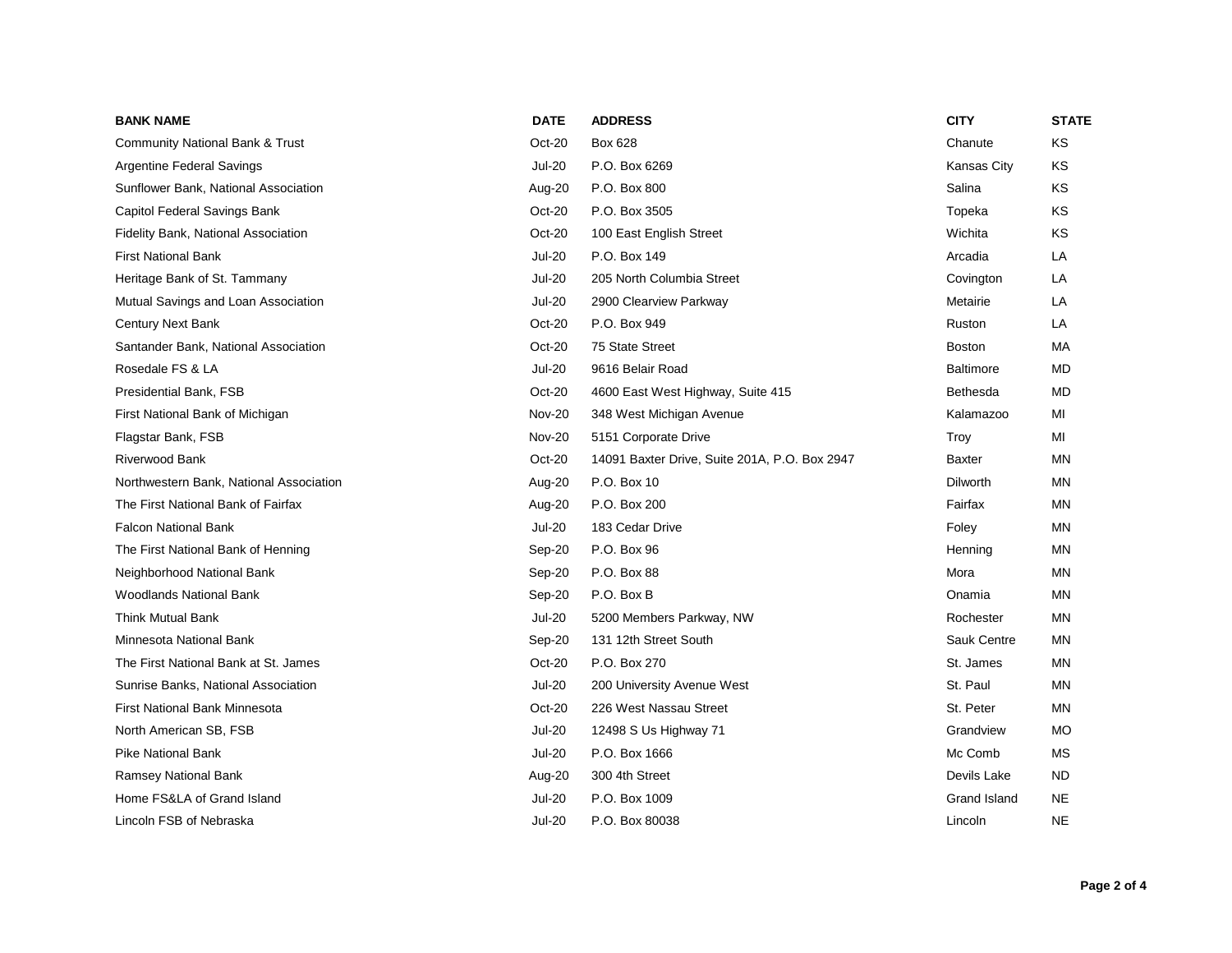| <b>BANK NAME</b>                                                    | <b>DATE</b>   | <b>ADDRESS</b>                    | <b>CITY</b>         | <b>STATE</b> |
|---------------------------------------------------------------------|---------------|-----------------------------------|---------------------|--------------|
| Nebraskaland National Bank                                          | <b>Jul-20</b> | P.O. Box 829                      | <b>North Platte</b> | <b>NE</b>    |
| The Citizens National Bank of Hammond                               | Oct-20        | P.O. Box 187                      | Hammond             | <b>NY</b>    |
| Maple City Savings Bank, FSB                                        | <b>Jul-20</b> | 145 Main Street                   | Hornell             | NY           |
| Industrial and Commercial Bank of China (USA), National Association | Aug-20        | 1633 Broadway, 28th Floor         | New York            | NY           |
| <b>NBT Bank, National Association</b>                               | Sep-20        | 52 South Broad Street             | Norwich             | <b>NY</b>    |
| Saratoga National Bank and Trust Company                            | <b>Jul-20</b> | P.O. Box 3086                     | Saratoga Springs NY |              |
| The Citizens National Bank of Bluffton                              | <b>Jul-20</b> | P.O. Box 88                       | <b>Bluffton</b>     | OH           |
| First Federal Community Bank, National Association                  | Oct-20        | 321 North Wooster Avenue          | Dover               | OH           |
| First Federal Bank of Ohio                                          | Oct-20        | P.O. Box 957                      | Galion              | OН           |
| The Park National Bank                                              | <b>Jul-20</b> | P.O. Box 3500                     | Newark              | OH           |
| <b>CFBank, National Association</b>                                 | Aug-20        | 7000 North High Street            | Worthington         | OН           |
| The Peoples National Bank of Checotah                               | <b>Jul-20</b> | 300 West Gentry                   | Checotah            | OK           |
| First Texoma National Bank                                          | <b>Nov-20</b> | P.O. Box 309                      | Durant              | OK           |
| First National Bank of Oklahoma                                     | Oct-20        | 10900 Hefner Pointe Drive         | Oklahoma City       | 0K           |
| <b>Midfirst Bank</b>                                                | <b>Nov-20</b> | P.O. Box 26750                    | Oklahoma City       | OK           |
| Triad Bank, National Association                                    | <b>Nov-20</b> | P.O. Box 35567                    | Tulsa               | OK           |
| The Conway National Bank                                            | <b>Nov-20</b> | P.O. Drawer 320                   | Conway              | SC           |
| Coastal Carolina National Bank                                      | <b>Jul-20</b> | 1012 38th Avenue North, Suite 100 | Myrtle Beach        | SC           |
| The First National Bank of Frederick                                | <b>Nov-20</b> | P.O. Box 576                      | Frederick           | SD           |
| <b>First National Bank</b>                                          | <b>Jul-20</b> | P.O. Box 730, 125 W Sioux Avenue  | Pierre              | <b>SD</b>    |
| <b>Black Hills Community Bank, National Association</b>             | <b>Jul-20</b> | 840 Mount Rushmore Road           | Rapid City          | <b>SD</b>    |
| Department Stores National Bank                                     | Dec-20        | 5800 S Corporate Place            | <b>Sioux Falls</b>  | <b>SD</b>    |
| <b>TCF National Bank</b>                                            | Aug-20        | 2508 South Louise Avenue          | <b>Sioux Falls</b>  | <b>SD</b>    |
| First Dakota National Bank                                          | Oct-20        | 225 Cedar Street                  | Yankton             | SD           |
| First Financial Bank, National Association                          | Aug-20        | 400 Pine Street                   | Abilene             | TX           |
| First National Bank Albany/Breckenridge                             | Oct-20        | P.O. Box 2019                     | Albany              | ТX           |
| Affiliated Bank, National Association                               | Dec-20        | 3030 Matlock Road, Ste. 101       | Arlington           | <b>TX</b>    |
| <b>First National Bank Baird</b>                                    | Aug-20        | 244 Market Street                 | Baird               | TX           |
| The State National Bank of Big Spring                               | Sep-20        | P.O. Box 1271                     | <b>Big Spring</b>   | TX           |
| American Bank, National Association                                 | Sep-20        | P.O. Box 6469                     | Corpus Christi      | TX           |
| <b>Newfirst National Bank</b>                                       | Oct-20        | P.O. Box 470                      | El Campo            | ТX           |